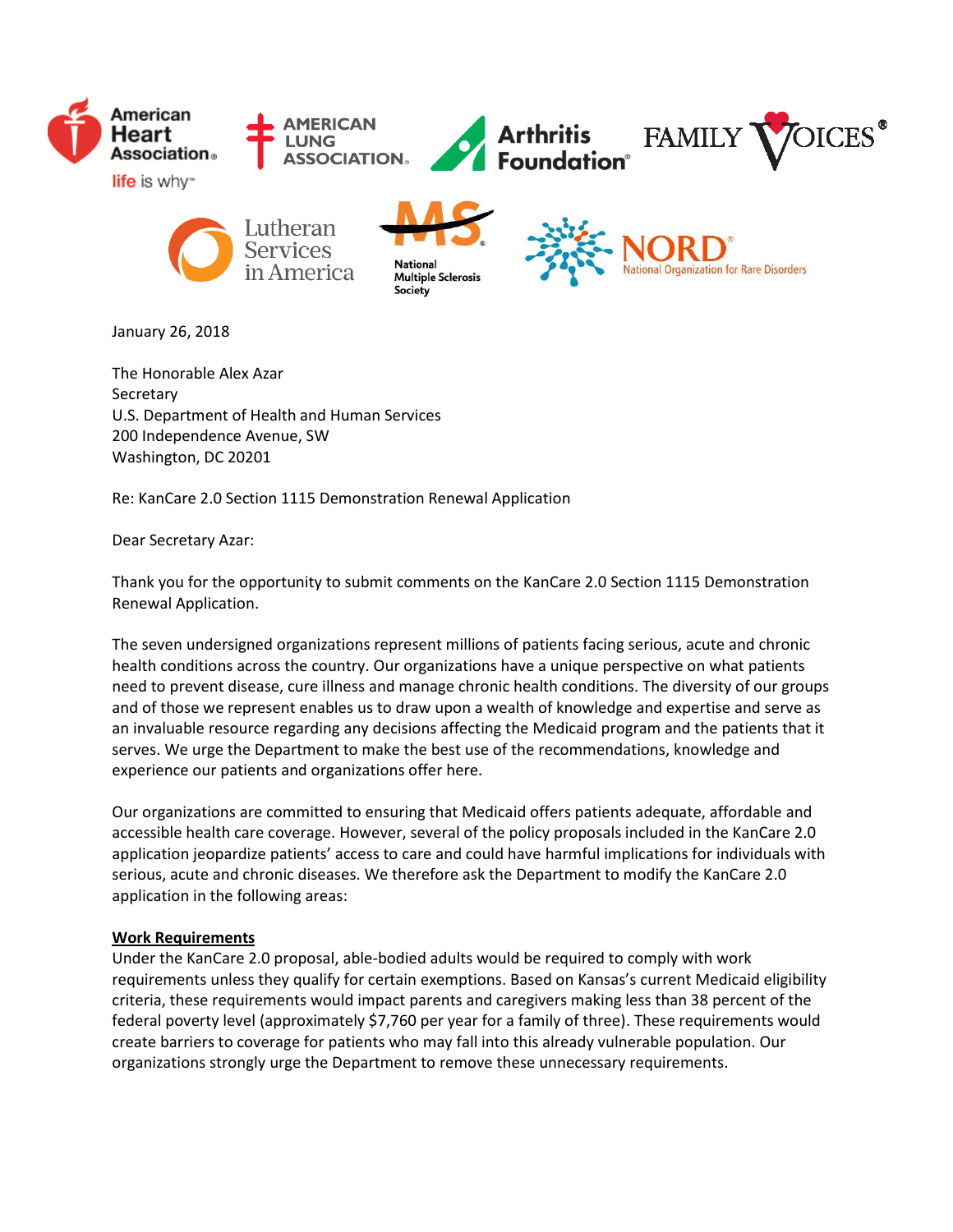Most people on Medicaid who can work do so.<sup>1</sup> A recent study, published in JAMA Internal Medicine, looked at the employment status and characteristics of Michigan's Medicaid enrollees.<sup>2</sup> The study found only about a quarter were unemployed (27.6 percent). Of this 27.6 percent of enrollees, two thirds reported having a chronic physical condition and a quarter reported having a mental or physical condition that interfered with their ability to work. It is unclear how the work requirement included in the KanCare application furthers the goals of the Medicaid program or how it helps low-income families improve their circumstances without unduly compromising their access to care.

Administering these requirements would likely be complicated and expensive. While the KanCare application does not explain how Medicaid patients would have to apply for exemptions or demonstrate that they have met these requirements, having to document compliance could create barriers to accessing or maintaining coverage for our patients. Battling administrative red tape in order to keep coverage should not take away from patients' focus on maintaining their or their family's health. The application also does not include the costs to the state to determine eligibility and track hours worked in its budget neutrality estimate. These administrative costs will divert resources from Medicaid's core goal – providing health coverage to those without access to care.

Our organizations have concerns that the current exemption criteria do not capture all patients with serious and chronic health conditions that prevent them from working or all caregivers who help these patients manage their conditions, including parents whose children have special health care needs but might not be classified as disabled. While some patients with certain conditions are specifically exempted, there are others who may be recovering from a heart attack, in active cancer treatments, or living with many other conditions not exempted who similarly would be unable to work. Even those patients and caregivers who are exempt from a work requirement risk the loss of coverage due to the potentially overly burdensome paperwork requirement. Additionally, while the application states that members will be able to request exemptions, the process for doing so is not outlined and may not be practical for patients and caregivers to navigate. Again, we urge the Department to eliminate these bureaucratic requirements and their potentially negative impact on patients and families.

## **Time Limits**

 $\overline{a}$ 

The KanCare 2.0 application imposes time limits on Medicaid coverage that our organizations strongly oppose. Members who are subject to but do not meet work requirements could receive a maximum of three months of coverage over a 36-month period, while members who are subject to and meet the requirements could still only receive a maximum of 36 months of coverage. These arbitrary limits simply do not work for patients, who need uninterrupted access to care to manage their illnesses. Loss of coverage at a critical point during treatment could easily lead to life-threatening consequences. The 36 month lifetime coverage limit is particularly troubling because patients may cycle in and out of poverty and need Medicaid coverage at different periods throughout their lives. While patients' incomes and eligibility may change due to seasonal employment, recessions or for many other reasons, many patients will need lifelong treatment for their diseases and therefore cannot afford lifetime limits on

<sup>1</sup> Rachel Garfield, Robin Rudowitz, and Anthony Damico, "Understanding the Intersection of Medicaid and Work," Kaiser Family Foundation, February 2017[, http://kff.org/medicaid/issue-brief/understanding-the-intersection-of](http://kff.org/medicaid/issue-brief/understanding-the-intersection-of-medicaid-and-work/)[medicaid-and-work/.](http://kff.org/medicaid/issue-brief/understanding-the-intersection-of-medicaid-and-work/)

<sup>2</sup> Renuka Tipirneni, Susan D. Goold, John Z. Ayanian. Employment Status and Health Characteristics of Adults With Expanded Medicaid Coverage in Michigan. *JAMA Intern Med.* Published online December 11, 2017. doi:10.1001/jamainternmed.2017.7055